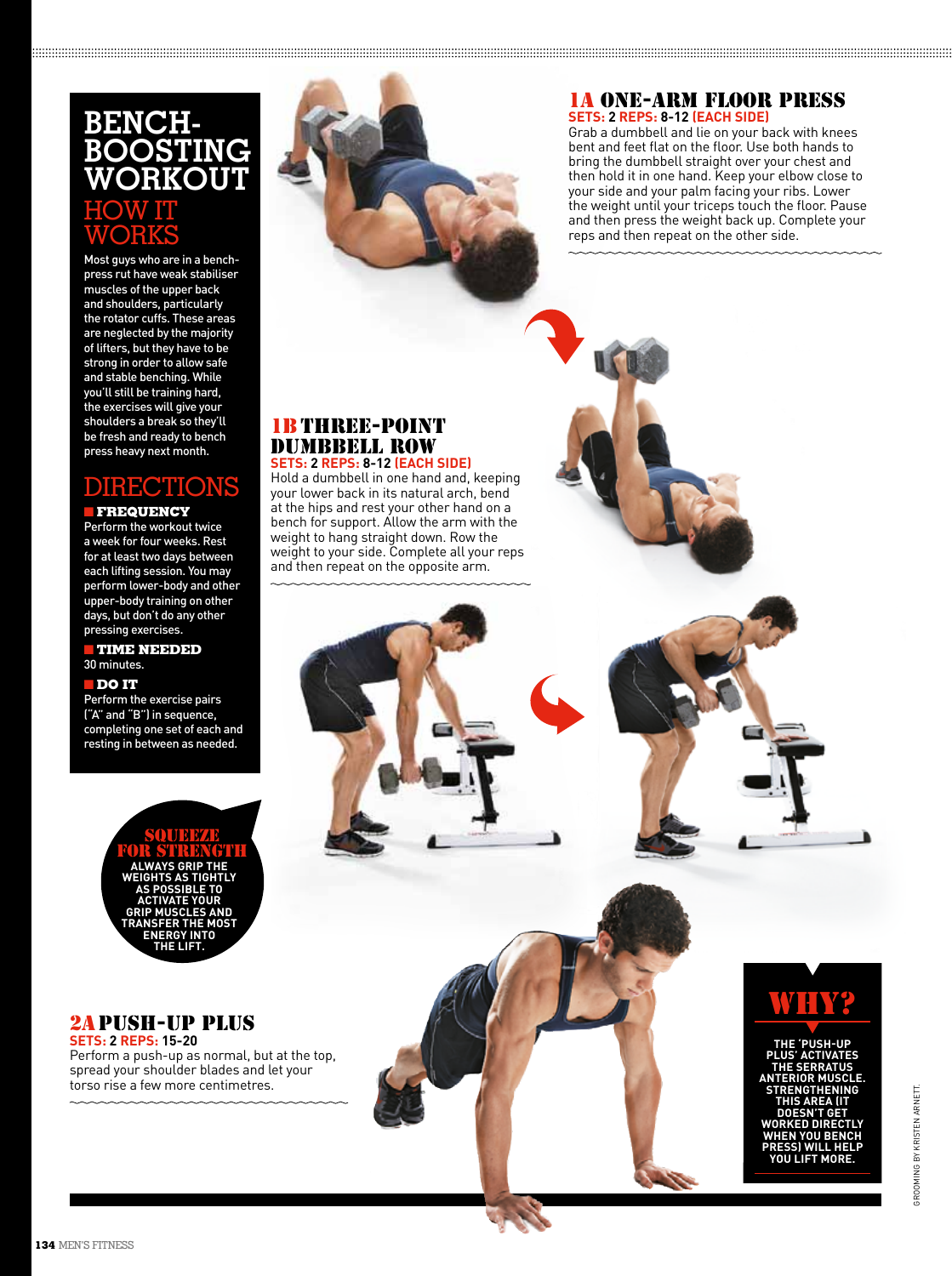#### 3a PULL-UP HOLD **SETS: 2 (HOLD FOR 20-30 SECONDS)**

Hang from a pull-up bar with palms outside shoulder width and facing forward. Pull yourself up and hold the top position – actively try to pull your shoulder blades down.

### 2b BAND EXTERNAL ROTATION **SETS: 2 REPS: 15-20**

Grab a light- to moderate-resistance band with your palms up and hands shoulder-width apart. Bend your elbows to 90 degrees (a mid-curl position) and hold them close to your sides. Pull your shoulderblades down, creating as much space as you can between your shoulders and ears. Rotate your forearms out against the band tension while simultaneously pulling your shoulder blades together. Pull until the band touches your lower rib cage.





# 3b DUMBBELL INTERNAL ROTATION

**SETS: 2 REPS: 12-15 (EACH ARM)** Grab a light dumbbell and get on all fours at the side of a flat bench. Reach over the bench with the weight and rest your upper arm on the bench so your forearm dangles straight down (your elbow is bent 90 degrees). Rotate your shoulder downwards so your forearm points back at you.